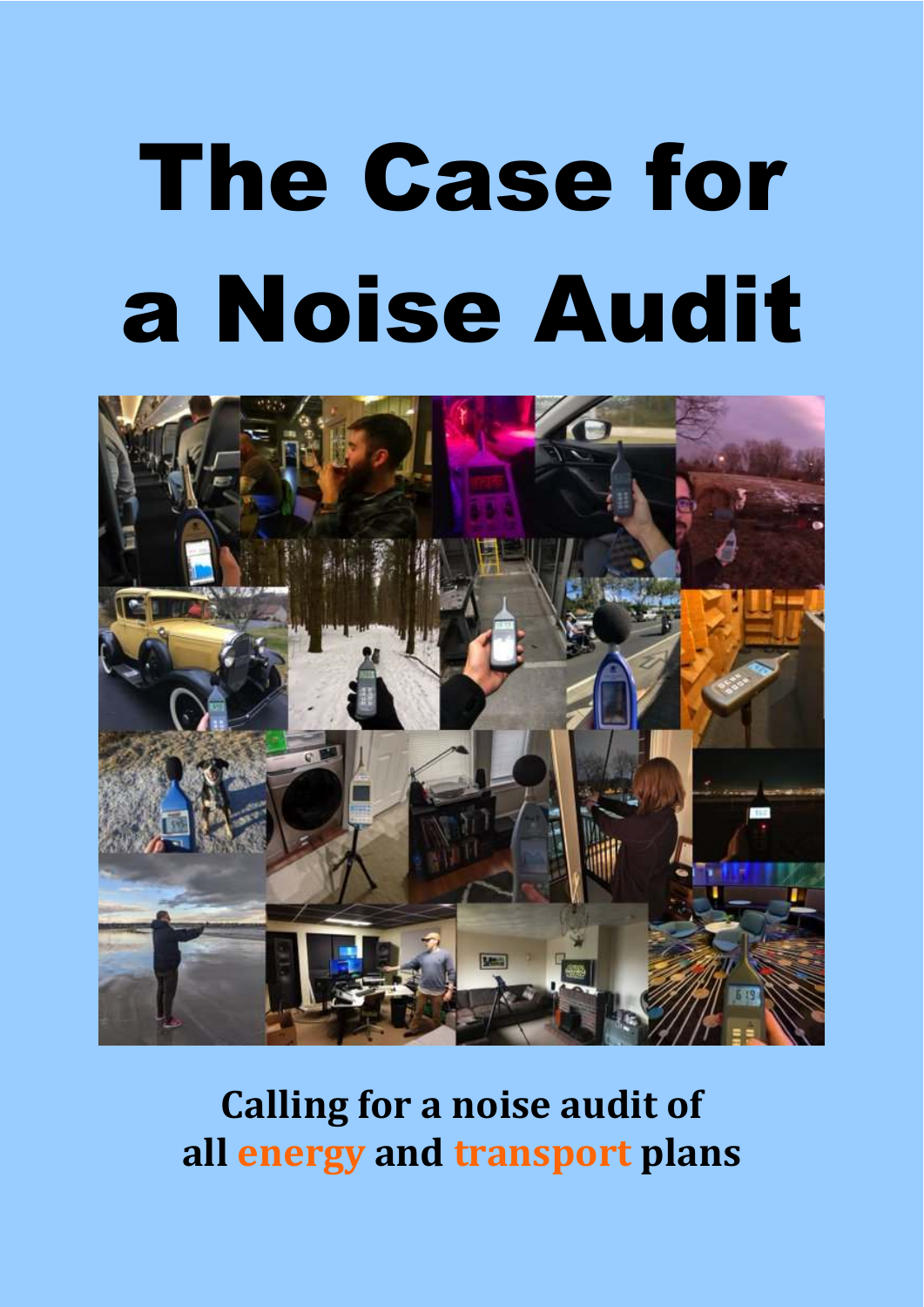## **Written by John Stewart**

**John Stewart** has been active in the fields of transport and noise for over 35 years. He is the main author of *Why Noise Matters* (Earthscan 2011). He currently campaigns on aircraft noise issues. He chairs the UK Noise Association and is a member of the EU's Noise Expert Panel.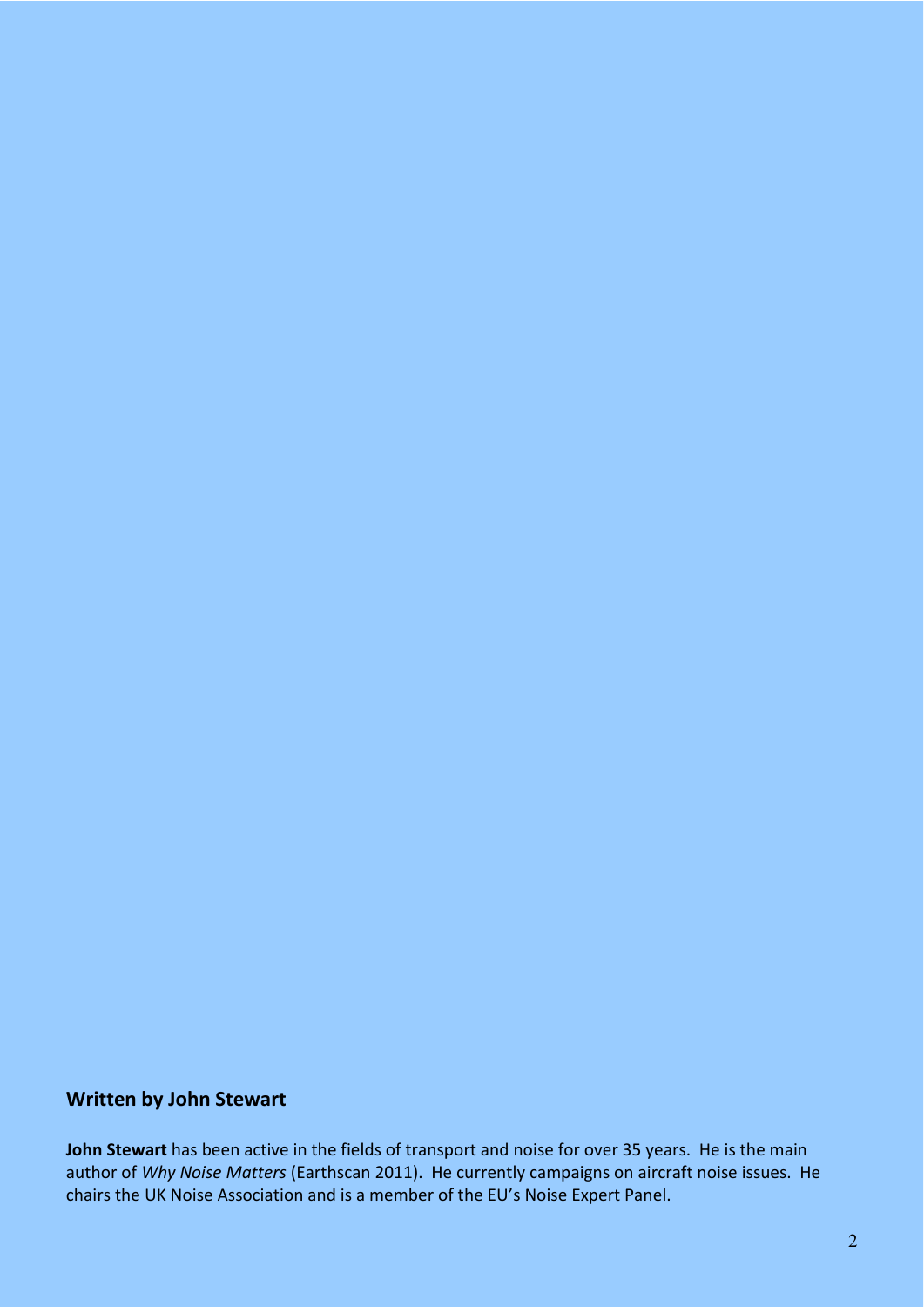# **Why a Noise Audit?**

**Technology is changing. A lot of it is driven by the need to deal with climate change. That certainly needs doing. But there is a real danger that it may be done at the expense of noise.** We could end up with emissions under control but noise levels higher than ever. To prevent this, we argue a noise audit is required of all the technology on offer.

We have concentrated on energy and transport because these are the areas where the conflict between emissions and noise is most likely to occur. This publication is neither very long nor especially technical. Its purpose is to act as an early-warning system before too many decisions are set in stone. It also, though, explores solutions, highlighting policies which could deal with both climate and noise but also outlining the areas where difficult choices will need to be made.

## **Noise Matters**

#### *Across the world more people are disturbed by noise on a daily basis than by any other pollutant (1).*

It may be surprising fact. Noise regularly tops the list of complaints in Rio de Janeiro (1). And Rio is not untypical. In Europe hundreds of millions are exposed daily to noise levels which the World Health Organisation (WHO) regards as unacceptable (2). The most recent statistics from the UK Government reveal that, although 72% of respondents had a positive attitude to their local noise environment, 48% of people feel their home life is spoilt to some extent by noise (3).

#### In the UK:

**5 million people** are significantly impacted by road traffic noise;

- **7 million** by neighbour noise;
- **2.5 million** by aircraft noise.

That is not to say that all these people are disturbed by the noise. We can be *impacted* by noise but not *disturbed* by it. The German psychologist and noise expert Rainer Guski estimates that, typically, 10% of people are particularly noise sensitive (4). As we will show in the wind farm section, that percentage can rise when there are high levels of low-frequency noise present. And the fact that almost half of people in the UK feel their home life is spoilt to some extent by noise indicates that, while only a minority may be *disturbed* by noise, a lot of people can be *annoyed* or *bothered* by it.

### **Health Impacts**

## **Noise can affect people's health but we must be transparent about the way we use the statistics.**

There is always a temptation in all fields to use figures to over-dramatise a case. I'm wary, for example, of stats like "1 million healthy life years are lost each year as a result of traffic-related noise." This is talking about premature death and often includes a lot of older people dying as little as six months before they otherwise would. As someone not in their first flush youth, I can confidently say that is not what we want to happen! But equally it is misleading to suggest it has the same impact as, say fatal road crashes, where so often it is the young and the middle-aged who are killed. Nevertheless, as the World Health Organisation has shown, noise can impact people's physical and mental health (5).Just as the human digestive system can be overwhelmed by the sugar and calories packed into contemporary diets, noise pollution experts say the human brain and nervous system can be overwhelmed by the amount of ambient noise packed into contemporary life. There is increasing evidence that ambientnoise exposure can contribute to metabolic disorders like type 2 diabetes, high blood pressure, heart disease and strokes as well as poorer mental health (5).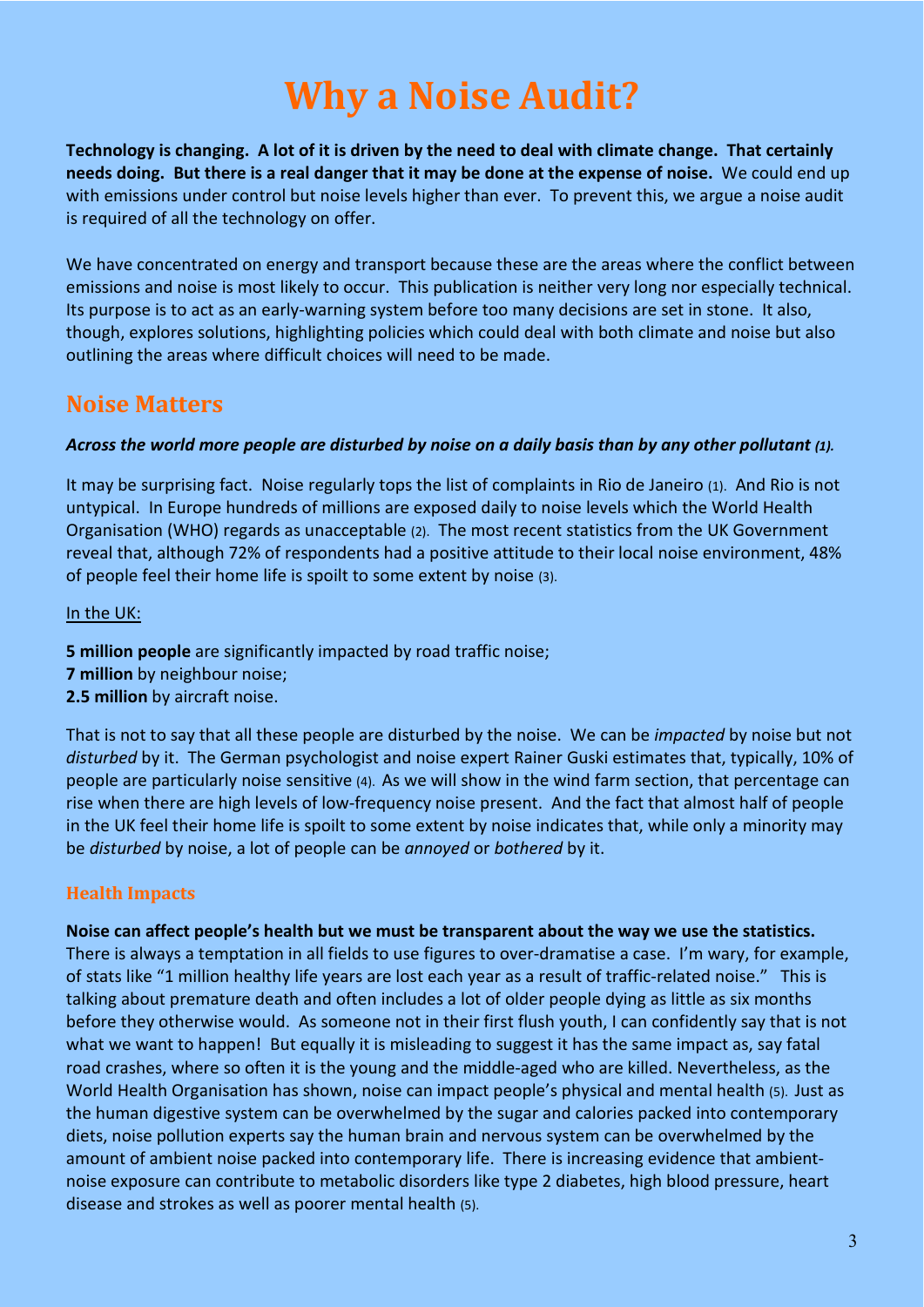## **Noise and Energy**



## **Five areas are looked at:**

- **Page 5: The answer is (not always) blowing in the wind**
- **Page 6: So how quiet is solar?**
- **Page 7: Oh! For some fracking clarity!**
- **Page 8: Whisper it, nuclear could be the silent solution**
- **Page 9: The heat pump revolution...that sends shivers down the spine**

**We don't look at other energy sourcmes but they should be included in any audit.** 

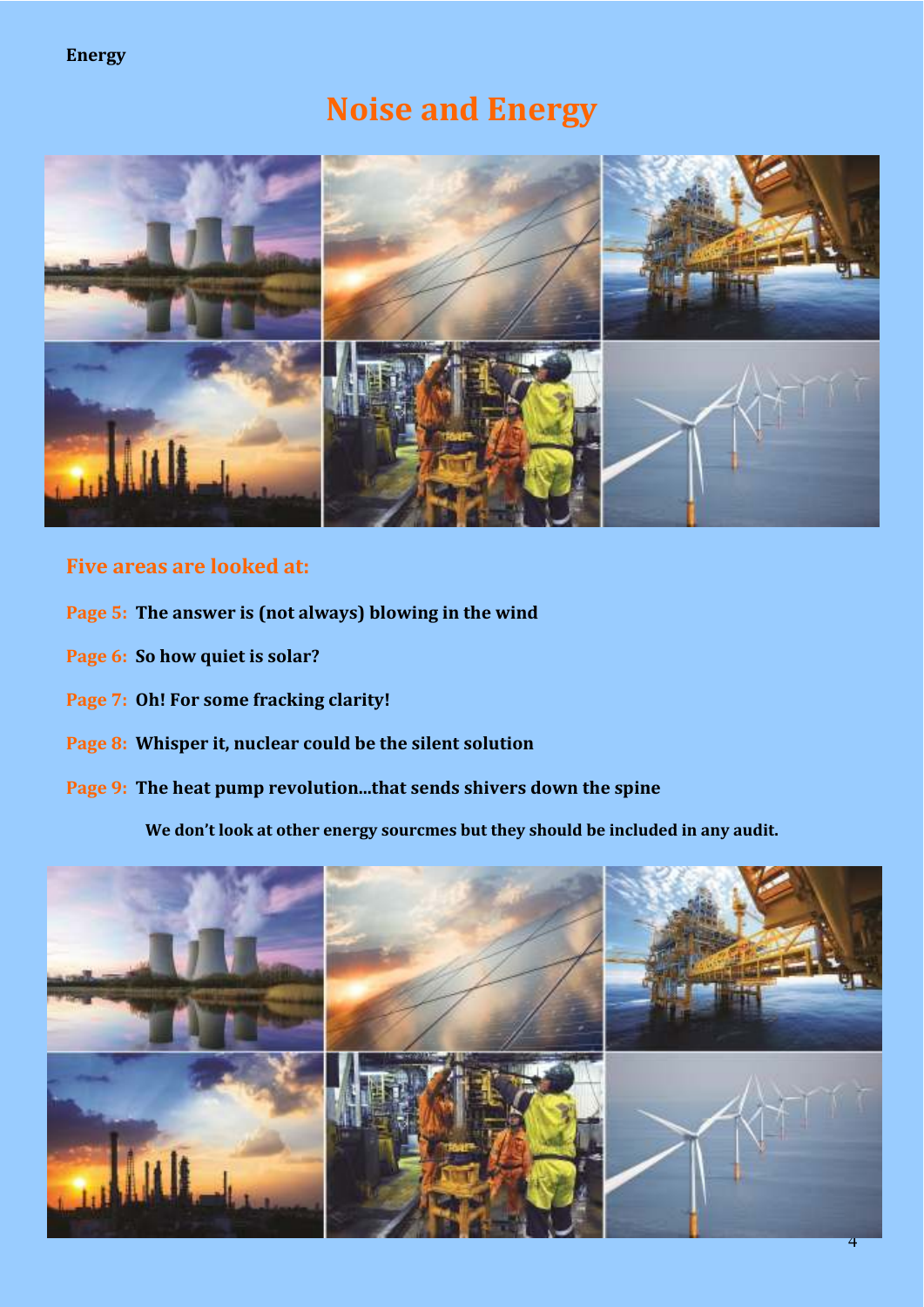# **The answer is (not always) blowing in the wind**

**Wind turbines create noise problems.** It is a fact which should never have been in dispute. It only ever was because a rapacious wind power industry, often buoyed by generous subsidies, claimed there was no problem. There is no point mincing our words. It was a lie. The World Health Organisation in its latest report (2) has shown quite convincingly that wind turbines cause noise problems. In fact people start to get annoyed at lower levels by wind turbine noise than by any other noise. This is due in part to the high level of low-frequency in wind turbine noise.



**This World Health Organisation chart** shows that people get highly annoyed by noise from wind turbines at lower levels than other noise sources, due in part to its high level of low-frequency noise

**As early as 2006 I wrote in** *Location, Location, Location* **(6) about the serious impact wind turbine noise was having on some people.** The industry has reluctantly admitted there may be noise problems and is talking about mitigation measures or offering people money who live beside turbines. And some governments are now insisting that turbines can only be built within so many miles from the nearest residential property. Distance can deal with the noise but not always. Low-frequency noise can travel further and can penetrate buildings.

Some years ago I met with Lord Whitty when he was the minster responsible for noise. He was deeply sympathetic about the issue but raised his eyebrows when I mentioned wind farms. Like many people he thought they were quiet. Not so. Here's how the experienced Swedish researcher Eja Pedersen puts it: "Wind turbine noise was more annoying than transportation noise or industrial noise at comparable levels, possibly due to specific sound properties such as a 'swishing' quality, temporal variability, and lack of night-time abatement" (7). Other researchers go further and argue that wind turbines have unique low-frequency properties which can destabilize the body.

**Off-shore wind-turbines clearly have less impact on people.** However, it may not be negligible given the distance low-frequency noise can travel. The research into their impact on fish and mammals is still quite limited.

**We haven't touched on the other controversies surrounding wind turbines** – their impact on local landscapes; how much land they occupy; the subsidies they have received; whether, given some of the materials used in their construction, they save as much CO2 as is claimed. All these considerations needed to be factored when assessing any proposals for wind farms. As does noise. No comprehensive noise audit of wind has been done. It is urgent that one is carried out.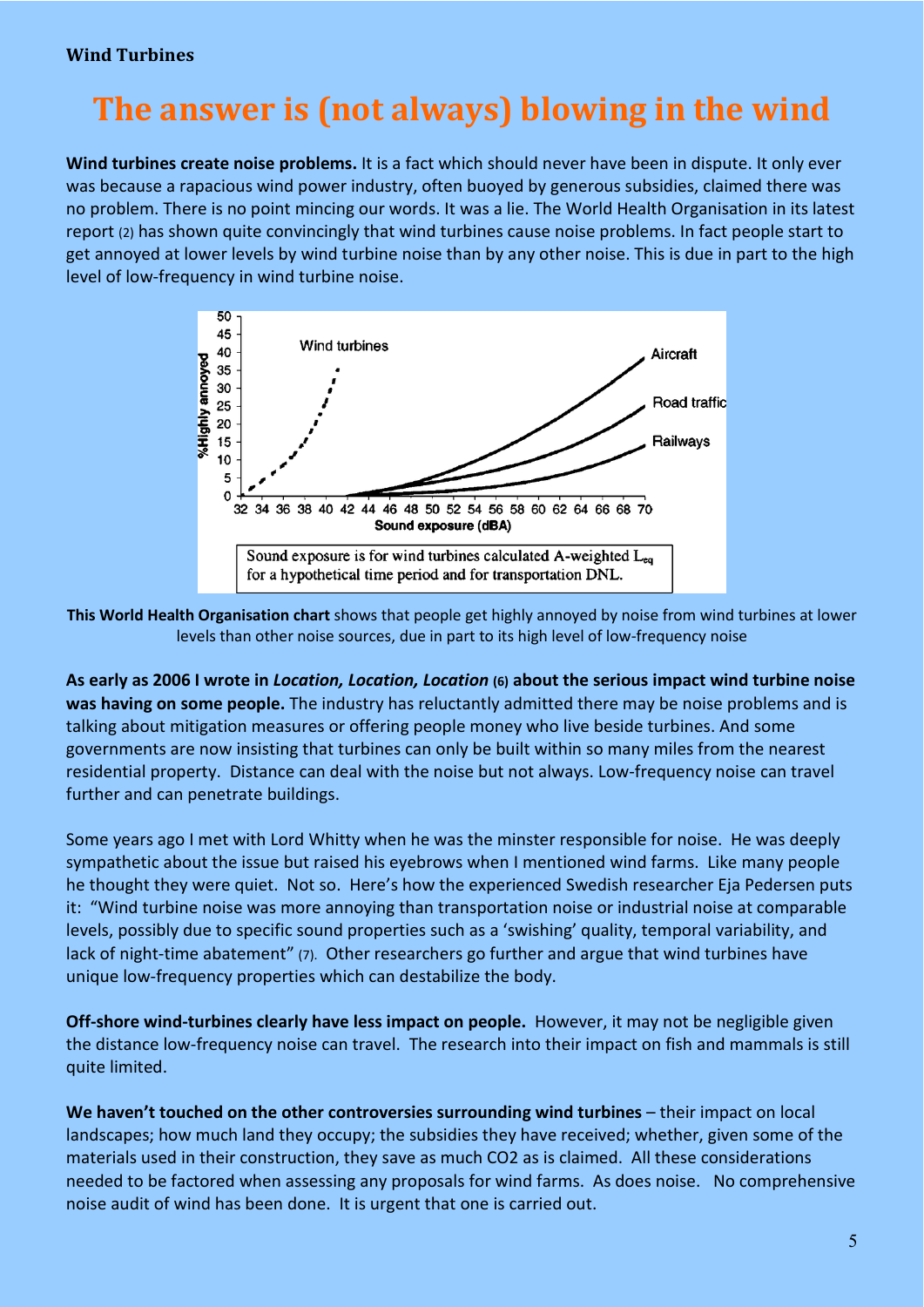**Solar** 

## **So how quiet is solar?**

**Solar energy can be created in two basic ways: either in a solar farm or from solar panels on the roof of a property.**

#### **We consider the noise from solar farms first.**

The noise comes from the invertors and the transformer. A key study (8) found that the average noise at 10ft from the inverter face ranged from 48 decibels to 72 decibels. At 150ft the study showed that typically the noise didn't exceed background levels. Generally, there was a reduction of 6 decibels with a doubling of distance. This means that noise from solar farms is only heard close to the farm. It takes the form of a hum. The report explains: "The high frequency peaks produce the characteristic 'ringing noise' or high frequency buzz heard when one stands close to an operating inverter. The tonal sound was not, however, audible at distances of 50 to 150 feet beyond the boundary. All lowfrequency sound from the inverters below 40 Hz is inaudible, at all distances". The available evidence, therefore, suggests, as long as solar farms are not sited within a few hundred feet of a property noise should not be a problem.



#### **What about noise from rooftop panels?**



There is less unanimity about the noise from rooftop panels. What is agreed is that inverters will make a humming noise while converting energy. And that could create a noise nuisance in a person's home. One resident said: "A solar system was installed in April. A few weeks later, we started noticing a hum noise inside the house. It is more noticeable inside the house (as opposed to outside). The loudness of

the hum is approximately the same in each room, upstairs and downstairs, as well as in the garage". That reaction may not be typical as solar panels have not generated the level of protest which noise from wind turbines have. What is clear, though, is that in rented properties where tenants have little control over the siting of inverters or in blocks of flats where the panels may belong to somebody else there could be problems. **The noise problems created by solar are less than wind but a noise audit is needed so is clear just how much of a noise advantage solar has over wind.**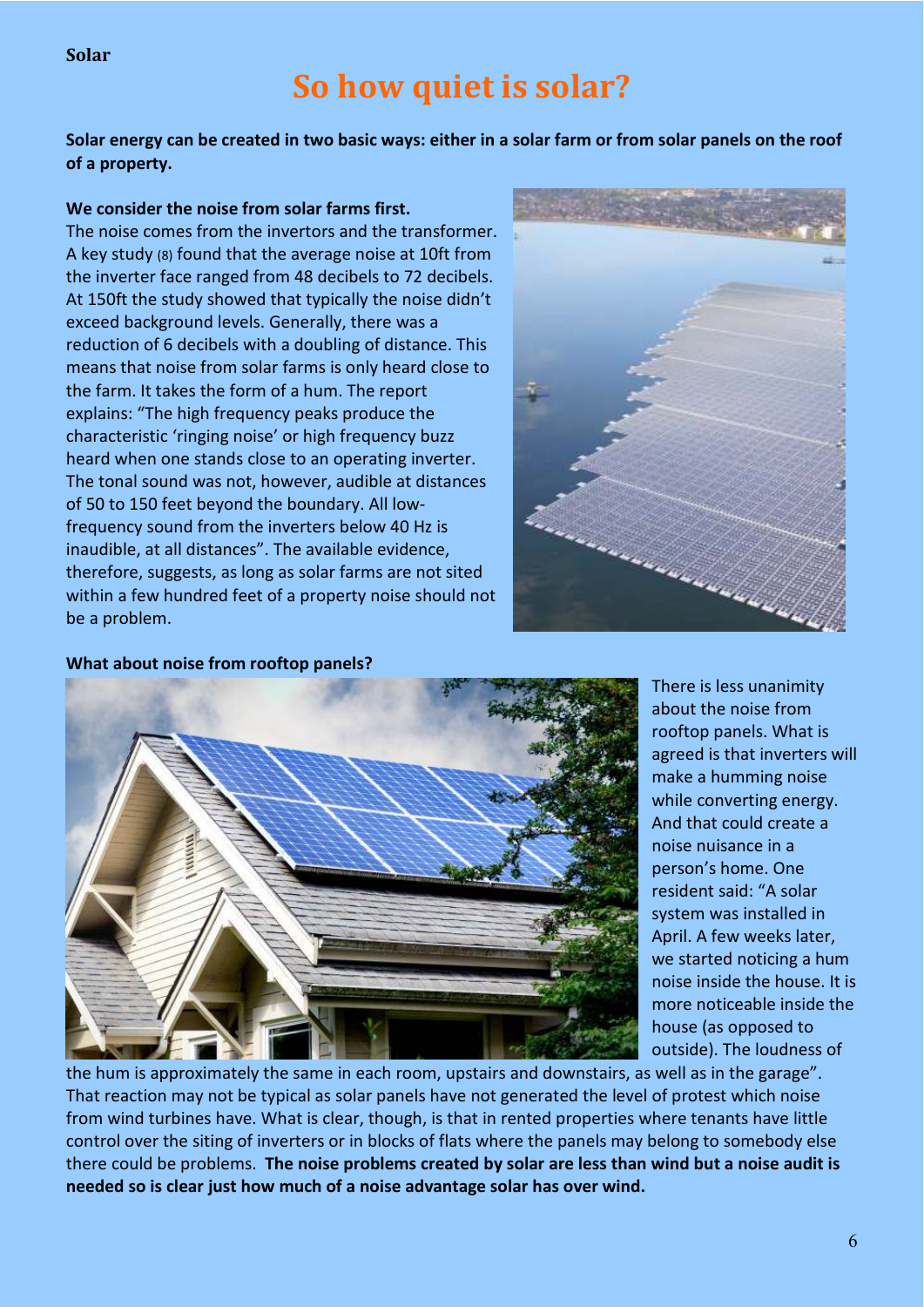#### **Fracking**

## **Oh! For some fracking clarity!**

**Fracking is not a renewable source of energy but we have included it for two reasons:** it is regarded by some people as a useful transition between coal and renewables; and its noise impact is hotly disputed. If there is any area where an independent noise audit is required, it is fracking. There is no argument that fracking causes noise. The dispute is around the extent it can be mitigated.



**Because fracking has generated so much controversy it has been hard to pinpoint the level of noise it generates and whether it can be mitigated** 

**There are two distinct phases when the noise occurs.** During the initial drilling of the wells there is a continual loud noise for four or five weeks. When operational, the gas compressor stations produce a low rumble. Some noise experts argue that, once a site has been established, it would not cause problems if solid planning safeguards are in place. They point to oil and gas drilling activities that have been taking place in the UK for many years with minimal noise impact. Other experts argue that noise



from the site could continue to be a problem. There is also the separate problem that heavy lorries serving a site could be disturbing.

The fracking revolution in America has certainly caused some severe noise problems. But it was a bit like the gold rush all over again. Minimal rules and regulations meant that exposed fracking sites were in some cases sited very close to people's homes causing real noise problems. But the conditions

set out in the UK are much tighter than those which existed during America's rush to frack.

**It is difficult for the layperson to understand whether a properly managed site can be acceptable in noise terms.** Fracking has generated such fury from climate activists and an equally strong defence from the industry that hard facts have been difficult to come by. The activists would not be willing to tolerate fracking under any circumstances. But from a purely noise perspective it would be interesting to know whether a well-managed fracking site, once up and running, would generate less noise than, say, badly-sited wind turbines. **Only a noise audit would tell us that.**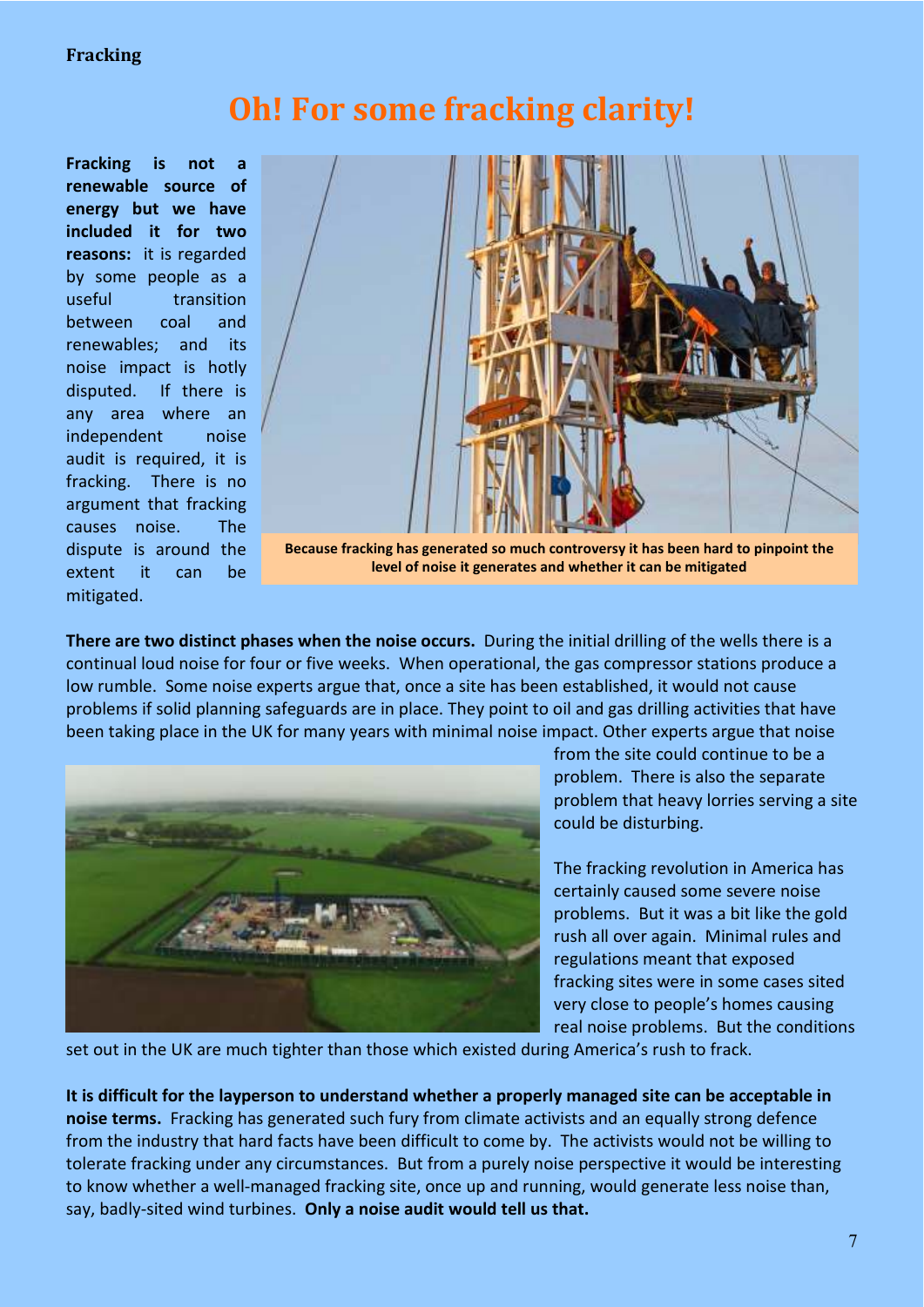#### **Nuclear**

# **Whisper it, nuclear could be the silent solution**

**In noise terms, nuclear wins hands down – over wind, fracking and solar.** It has been described as "the silent giant of today's energy system." There is not much more to say about its noise impacts. However, it has been a controversial source of energy so it is worth exploring other aspects of nuclear.

## **Isn't n-n-nuclear too dangerous, too creepy?**

Well, no, agues Goldstein &



Qvist (9): "It's thousands of times safer than coal, which kills hundreds of thousands of people each year. Actually, nuclear power is the safest form of energy ever used, in terms of deaths per unit of energy. Nuclear also generates far less waste than other energy sources, including renewables. The spent fuel from a lifetime of electricity use by an average American generated entirely from nuclear power would fit in a soda can. Someday we'll bury it, but for now the waste can be left safely in its dry casks, certified for a hundred years, while we attend to bigger issues like saving the planet".

**Too expensive?** Goldstein & Qvist again: "Existing U.S. nuclear plants, which generate one-fifth of the nation's electricity, produce less expensive power than either coal or gas. In South Korea, electricity from nuclear power costs less than 4 cents/kWh, which is cheaper than that from any other source. The key to replicating South Korea's low costs is to focus on repeatedly building a standardized design, which brings costs down to \$2 billion per gigawatt. That's about double the capital cost of a U.S. natural gas power plant, but half that of a U.S. coal plant and less than half of wind and solar power facilities with equivalent production. The problem in North America and Europe is that older nuclear plants cost much less than new ones, even though we have better technologies today. The latest U.S. attempts to build nuclear power escalated to \$12 billion per gigawatt. But then unlike South Korea, the United States has gone decades without practice. Both Sweden and France have powered growing economies for decades on cheap nuclear power. Both transitioned off fossil electricity in less than 20 years. There is no reason the world can't do the same now".

**And how would it deal with climate emissions?** According to the environmentalist Mark Lynas, it is essential (10): "Nuclear is an essential if we are to deal with climate change. Renewables are a crucial part of our toolkit, but not enough on their own. The battle of the energy titans comes down to one great contest: nuclear vs. coal". Goldstein & Qvist agree: "Based on our analysis of many countries' experiences, what might take a century to do with renewables alone could be done in 20 years with nuclear power".

**Nuclear won't sort out climate change by itself but climate won't be sorted without nuclear. And it will do so silently.**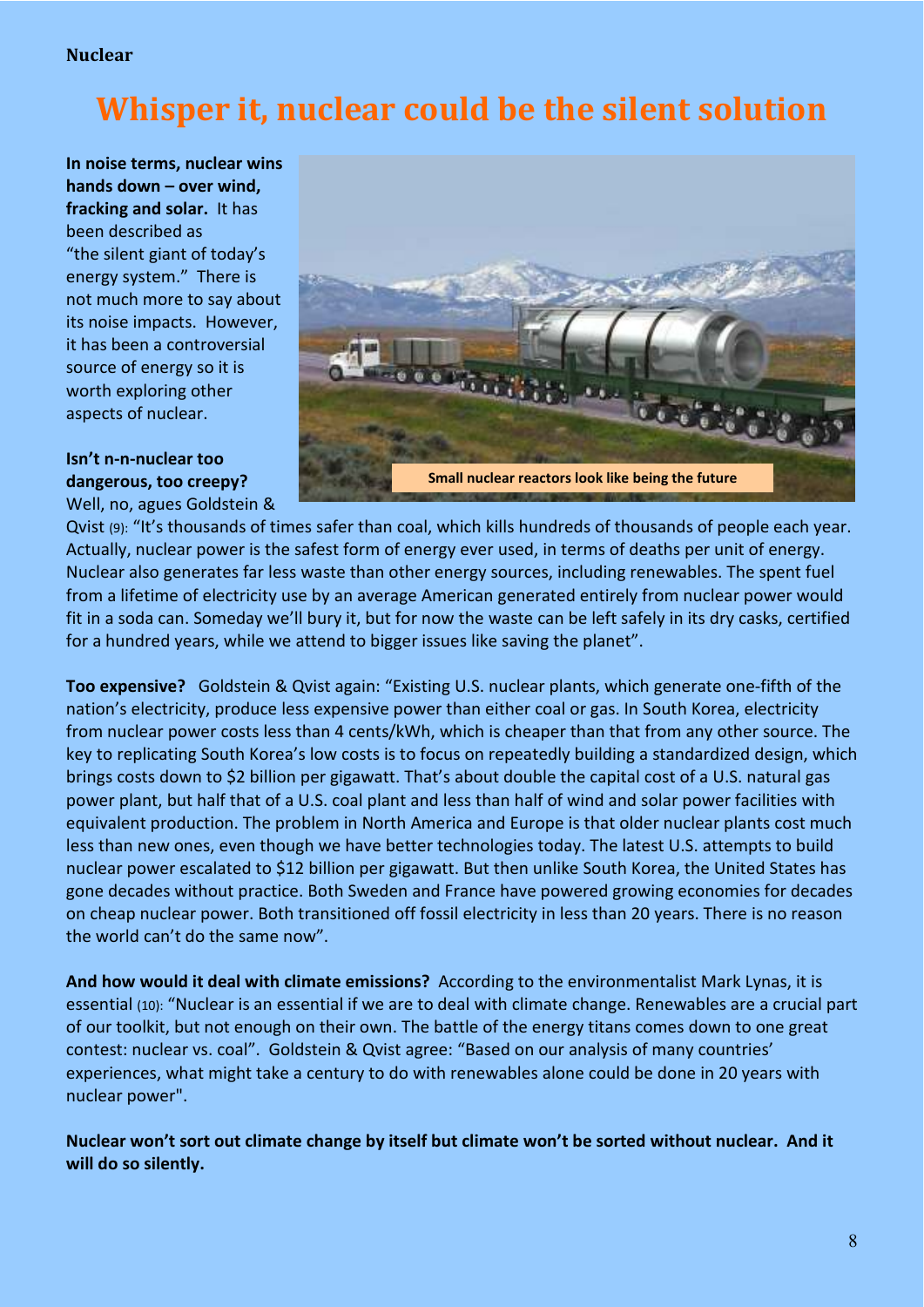#### **Heat Pumps**

## **The revolution…that sends shivers down the spine**



**Fossil fuel heating systems - oil and gas boilers - will not be allowed in new homes in the UK from 2025. Their main replacement is likely to be heat pumps.** These are like air conditioners which pump out heat. And most of them are situated outside. There are significant noise concerns.

#### *'we simply cannot risk installing heat pumps in properties until we are certain they will not cause noise problems'*

Thomas Lefevre, the director of Etude, which was commissioned by the Greater London Authority to study heat pumps (11), said, "The noise coming out is not huge, but it is not negligible. People who say they will not introduce any noise risk at all are wrong." A report by the European Heath Pump Association admitted that the fan noise is a key problem. Mike Stigwood, the director of the consultancy MAS Environmental told the journal Noise Bulletin (12) that the tonal and low-frequency noise from noise pumps would be a problem. Where they are located is also important but in flats the choice of location can be very limited indeed.

#### *'those on lowest incomes living in multi-occupancy properties and flats who are likely to be worst hit'*

There is an expectation that the technology might improve as the mass market justifies and stimulates investment in quieter pumps but we simply cannot risk installing heat pumps in properties until we are certain they will not cause noise problems. Otherwise their constant low-frequency noise will create untold misery. And those on lowest incomes living in multi-occupancy properties and flats are likely to be worst hit.

#### **It is essential that the Government carries out an urgent noise audit of heat pumps. At present it looks impossible for them to be installed without causing widespread noise problems.**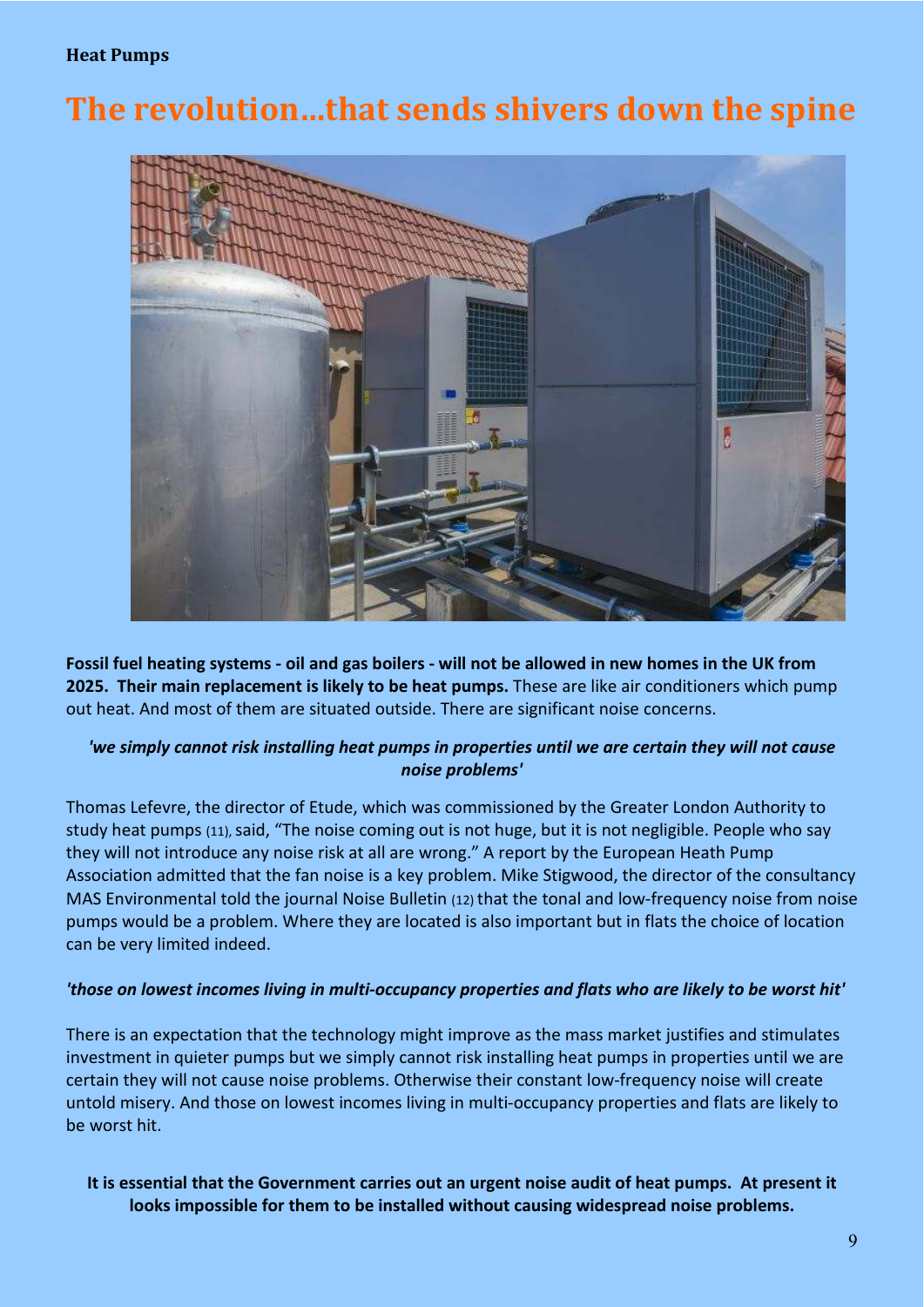#### **Transport**

# **Noise and Transport**



## **Four areas are looked at:**

- **Page 11: Car of my Electric Dreams**
- **Page 12: Low-tech solutions in a high-tech world**
- **Page 13: Electric planes make a noise**
- **Page 14: Less conflict on the rails**

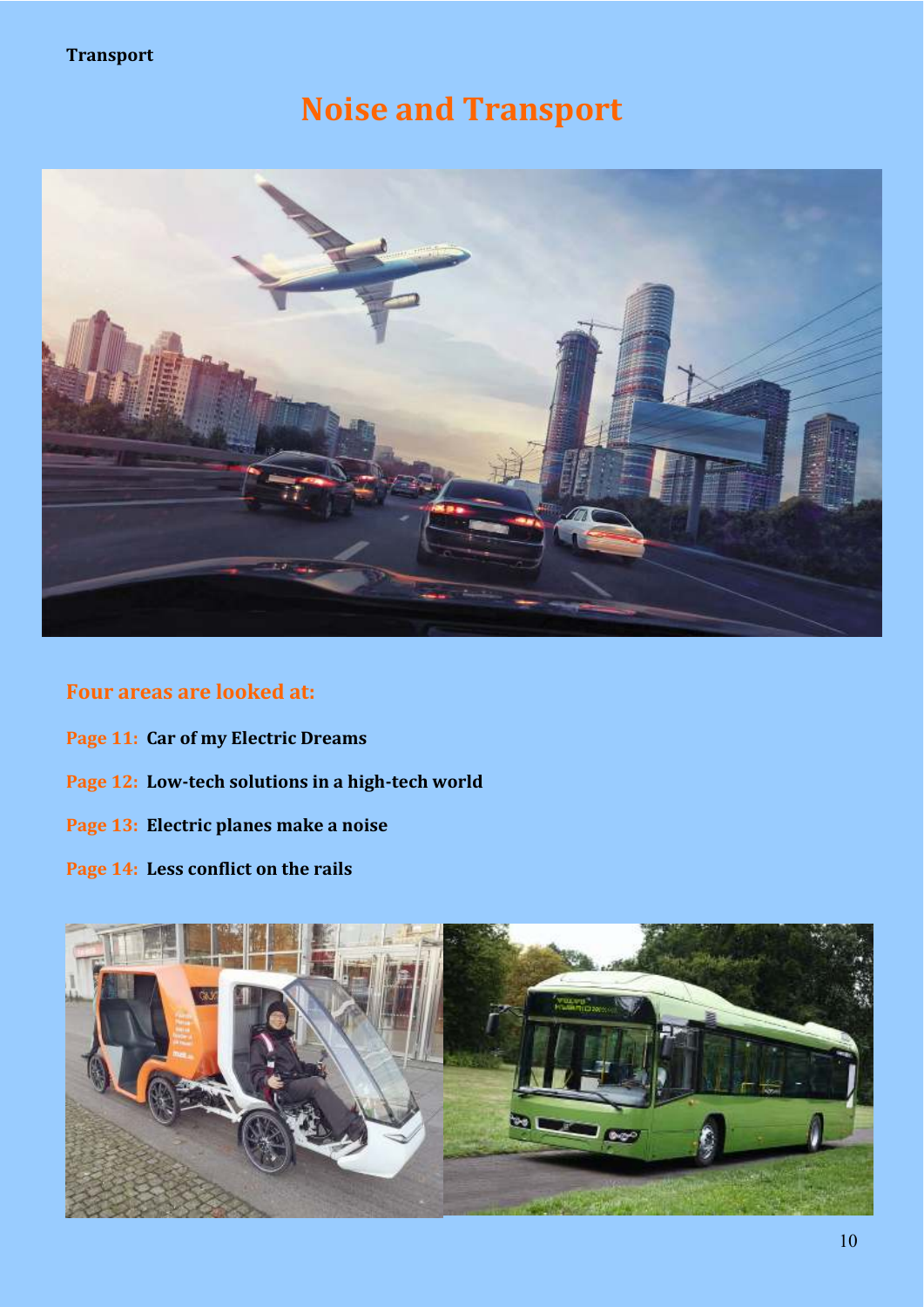## **Car of my Electric Dreams**

**Electric vehicles are effective in dealing with air pollution but are only part of the answer in reducing noise and climate emissions.** The health damage from air pollution associated with electric vehicles is around 20 times less than diesel ones because battery electric cars produce zero tailpipe emissions (but are liable to non-tailpipe emissions from tyre, brake and road wear, just like



conventional fossil fuel vehicles), according to a study from Oxford University (13) estimated. However, the noise and climate benefits are more mixed.

**Turning to Noise.** Vehicle noise is created by a combination of rolling noise (arising from the tyres interacting with the road) and propulsion noise (comprising engine noise, exhaust systems, transmissions and brakes). As a rule of thumb, tyre-road interaction is the main source of noise above 25 - 35mph for cars and above about 40 - 43mph for lorries, with engine noise predominating at lower speeds. Electric cars will cut engine noise. At very low speeds the cars will be very quiet; and remain less noisy than conventional vehicles until they reach between 25 to 35mph. They will be so quiet at the lowest speeds that both the EU and America are requiring artificial noise to be added to warn people of an approaching vehicle. **Electric vehicles are part of the answer to cutting noise on the roads but no more than that.** 

**On climate.** Cars and lorries are a major cause of CO<sub>2</sub> emissions. According to Government figures (14), transport accounts for 27% of total UK emissions; 33% if international aviation and shipping are included. Moreover, while total CO2 emissions have fallen significantly since 1970 from 594.1Mt CO2e to 333.9Mt CO2e, emissions from transport have remained about the same. Cars account for 57% of the transport emissions (excl. international aviation and shipping) and lorries and vans 31% of it.

Will electric vehicles change things? They will help but are only a partial answer. The carbon emissions of driving 10,000 miles in an average electric vehicle is 0.96t CO2e compared to 2.99t CO2e in a petrol car and 2.88t CO2e in a diesel car (15). While no greenhouse gas emissions directly come from electric vehicles, they run on electricity that is, in large part, still produced from fossil fuels in many parts of the world. Energy is also used to manufacture the vehicle – and, in particular, the battery (16). **If energy sources decarbonise, electric vehicles will contribute more to CO2 reductions, but at present they are only part of the answer.** 

**What about hydrogen fuel cell cars?** Hydrogen fuel cell cars work very differently to conventional internal combustion engine (ICE) vehicles, in that they are essentially an electric hybrid - but with fuel cells replacing the noisy combustion engine. But how does this affect their sound? If you were stood on the side of a road when a hydrogen car went by, the main noise you would hear would be tire noise (and maybe wind passage noise too, depending on the car's speed). They do have a definite, low-decibel sound due to their fuel cell systems, but this might be masked by tyre and wind noise (17).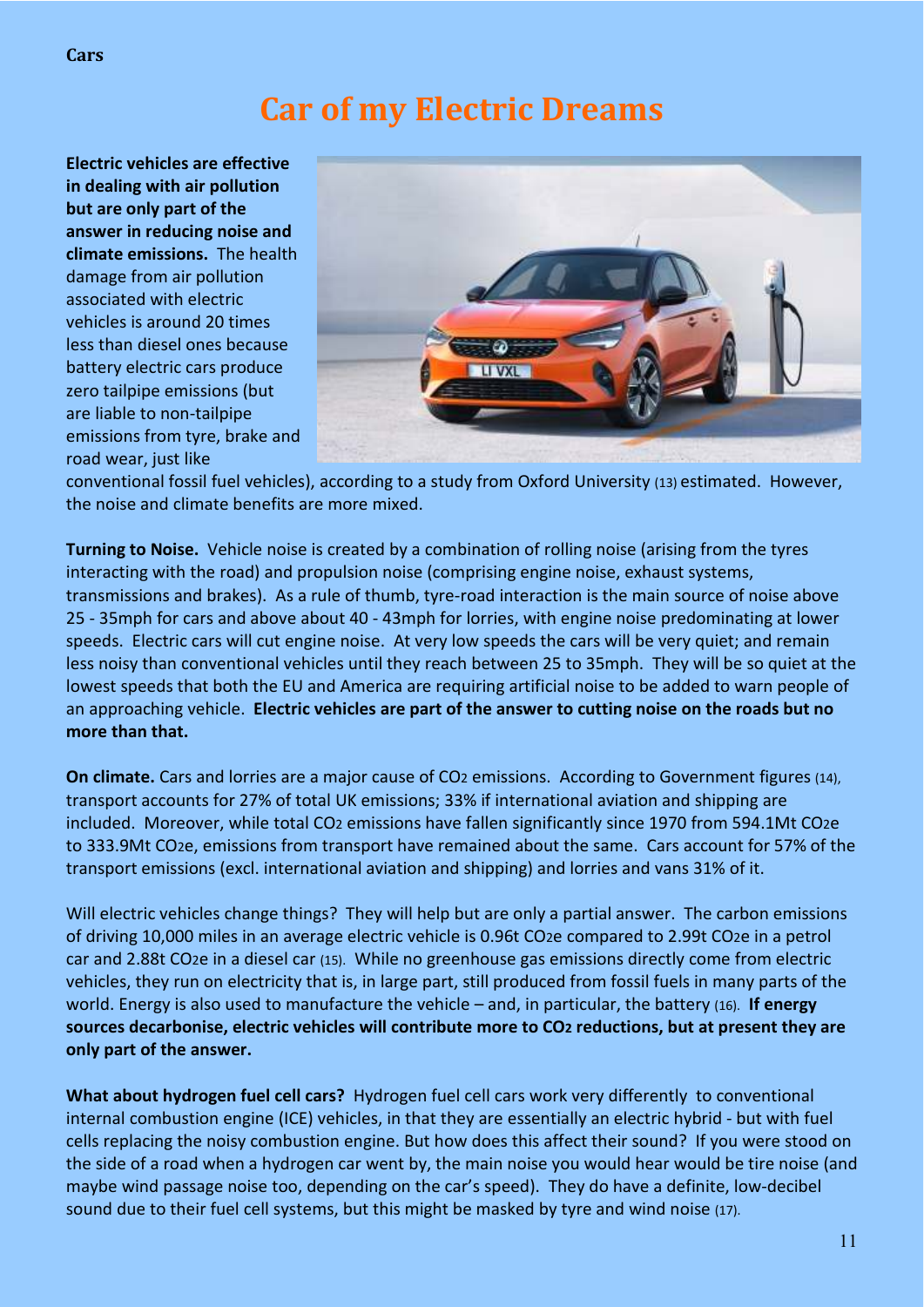#### **Cars**

# **Low-tech solutions in a high-tech world**

**The solutions exist to cut car and lorry noise with or without electric vehicles. It has been the political will that has been missing.** 

#### **Lower speeds**

- Cutting the urban speed limit from 30 to 20mph could reduce traffic noise by more than 50% (18).
- Cutting the motorway speed limit from 70mph to 60 mph could cut noise by more than 25% (18).

#### **Quieter Road Surfaces**

The use of quieter road surfaces could halve the noise from traffic. Quieter road surfaces like porous asphalt cost more than traditional road surfaces but are 3-10 times more cost-effective than mitigation measures such as home insulation or the construction of noise barriers (19).

#### **Noise Barriers**

These can be expensive but are essential at noise hot spots. At their best, they can cut noise by 75%.

#### **Traffic Reduction**

Fewer vehicles on the roads would cut traffic noise as long as lower speed limits were introduced. It would also reduce air pollution, road danger and climate change emissions.

And traffic reduction *is* possible. Half the journeys we make are under two miles long; 75% are less than 5 miles (20). A mix of investment in walking, cycling and the new disruptive technologies like cargo trams and freight delivery bicycles, lower fares on public transport plus some form of road pricing could both improve the quality of life in our towns and cities and make them better places in which to do business – for example, the annual cost of congestion to the London economy was put at \$8.5bn in 2013 and rising (21). Noise, air pollution and climate emissions and road danger would be cut.

**With the right measures in place, annoyance caused by traffic noise could be reduced by 70% (22).**

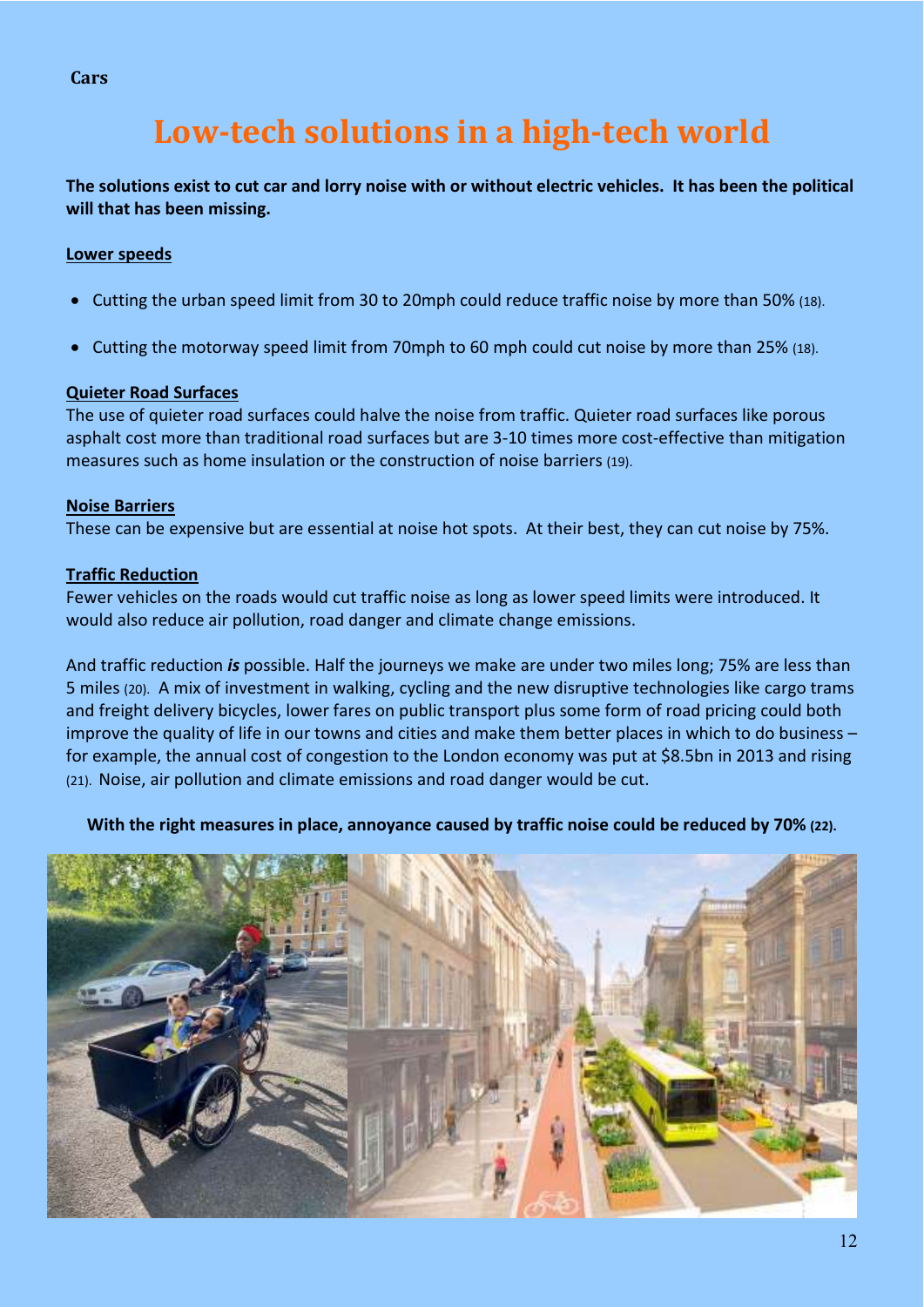#### **Aircraft**

## **Electric planes make a noise**

#### **They could be here sooner than we think but might do little for noise…..**

In less than 20 years electric planes could be using our airports. A new report (23) from the CAA (Civil Aviation Authority) suggests some short-haul flights could be using electric aircraft by the early 2030s. However, the larger long-haul planes are not expected to be electrified until at least 2050. Electric aircraft would reduce the air pollution and climate emissions coming out of each plane. But there is much more doubt about their noise benefits. The report says "There is still



a clear need to undertake noise measurements of the full scale commercial electric planes once they are available to fully understand their noise characteristics" adding "it is still unknown whether the noise exposure from electric aircraft will be an improvement from conventional aircraft."

#### **"It is still unknown whether the noise exposure from electric aircraft will be an improvement from conventional aircraft."** Civil Aviation Authority

The CAA report identifies the main sources of the potential noise from a fully electric plane: the battery systems, the motor and air frame. Early modelling suggests the planes may be quieter on departure than current aircraft but noisier on arrival. But, because of their batteries, they will be heavy and are expected to climb more slowly after take-off which might off-set any noise gains at source. All of this would be problematic for communities under flight paths. The technology which could clean up the industry could make things worse for them. They will be concerned that, driven by the need to cut emissions, the aviation industry may rush into a technology which may do little or nothing for noise.

**Developing new aircraft, whether or not they are electric, often means noise and emissions are at**  odds with each other. It's a tough challenge for the aviation industry which aims to develop technologies and operational practices which will reduce aircraft CO2 emissions per passenger kilometre by 75%, noise by 65%, and NOX by 90%, by 2050, benchmarked against a typical new aircraft in 2000. The industry body Sustainable Aviation says (24): *"Achievement of any one of these three targets would be challenging, but to achieve all three simultaneously will require considerable ingenuity and a clear understanding of the inter-dependencies between these three key drivers"*.

The CAA summed it up like this (25): *"Concerns in relation to climate change, carbon dioxide emissions, and local air quality could also have an impact on noise performance. Although there is not a direct correlation, and noise performance has previously been reduced alongside emissions reductions, as gains become more marginal in future, the potential requirement to trade off emissions and noise performance is likely to increase……the Sustainable Aviation Noise Roadmap22 for example, highlights that there are two conceivable paths for future aircraft design, low-carbon designs and low-noise designs. Whilst low-carbon designs may be quieter than existing aircraft, they may not be as quiet as low noise designs"*.

**Given the potential conflict with CO2 is essential a noise audit carried out on each new aircraft design.**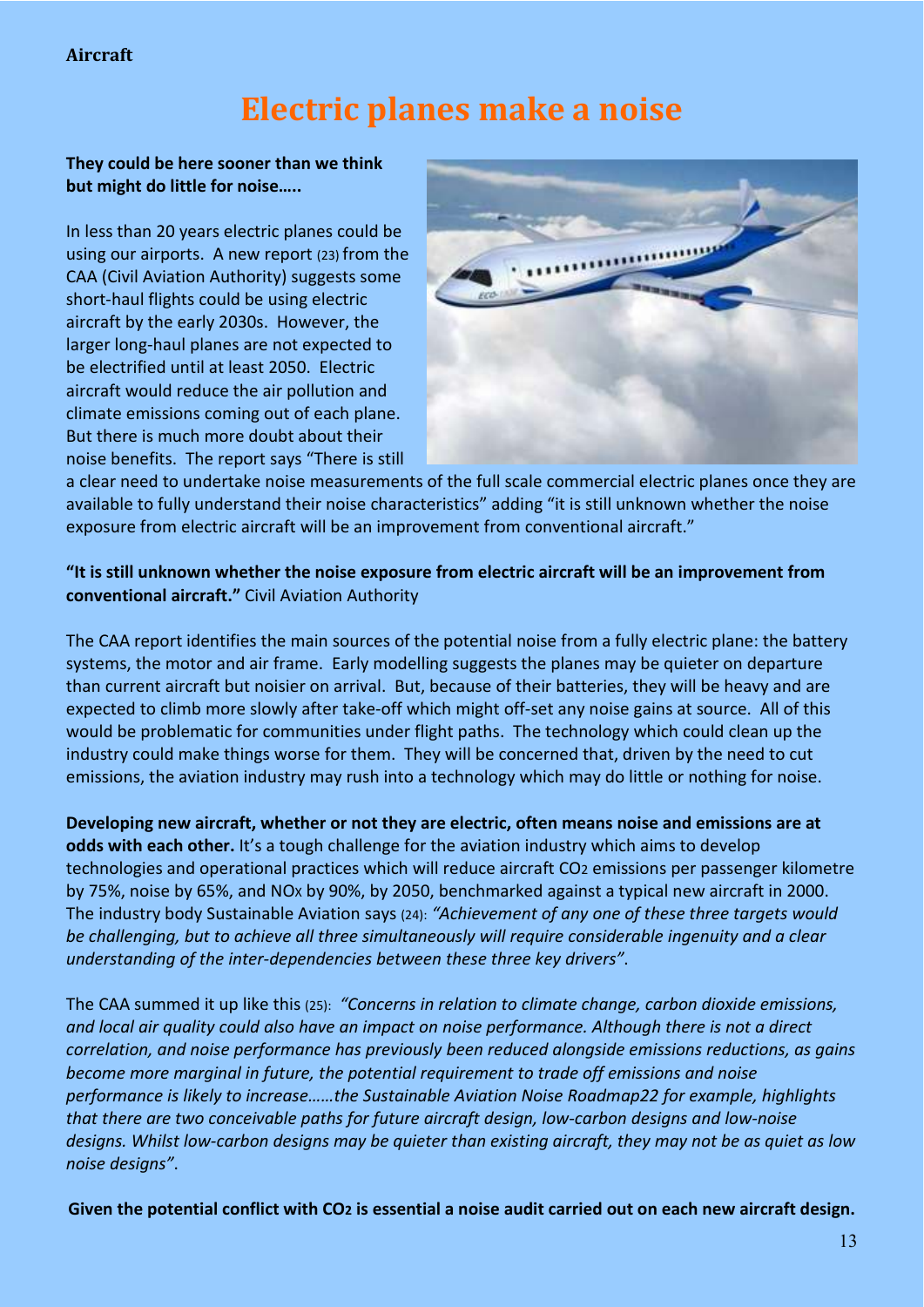## **Less conflict on the rails**

#### **Manufacturers don't usually face a conflict between designing quieter or greener trains**. The new trains are both

quieter and cleaner. For example, the combined diesel-electric system that also incorporates batteries which Rolls Royce has been developing has been found to be 25% more fuel-efficient than current trains and much quieter



(26). Or again, the new fleet of 33 trains for the Midlands Mainline being built, which draw on Japanese bullet train technology, are quieter and greener, meaning lower carbon emissions and a better environment for passengers, stations, and communities along the route (27). And the new hydrogen trains which have started running in Germany are much quieter and a lot cleaner.

**There will be pressure to build more high-speed lines in many parts of the world to provide a greener alternative to short-distance flights.** There can be particular noise problems with high speed trains: "Not, though, when they are travelling at lower speeds, i.e. not much faster than conventional trains. At those speeds they are likely to make less noise than the conventional ones because they will be fitted with all the latest noise-reducing features. The problem arises at speeds of more than 250/300 kilometres per hour. That is where aerodynamic noise starts to kick in in a big way. Travel at these speeds can also generate ground vibrations, similar to the sonic boom associated with supersonic aircraft. And there is the problem of brake screech as the trains slow down or come to a halt" (28). However, the noise does not last long and tends to be confined within about 1,000 metres from the track. Noise from high-speed trains can be managed through the speed of the train, the route of the line, the number of trains permitted and where necessary, the provision of tunnels and noise barriers.

# **A chance to get on top of noise**

**---------------------------------------------** 

Noise is nothing new. It has always been with us. We have only to read accounts of noise on the streets of medieval Europe. But the noise was different to that of the modern world – what Emily Thompson has called "the organic sounds created by humans and animals at work and at play" (29). It was the spread of industrialization that changed the kind of noises which came to dominate people's lives: "The air belongs to the steady burr of the motor, to the regular clank of the elevated, and to the chitter of the steel drill. Underneath is the rhythmic roll of the clattering of the subway; above, the drone of the airplane. The recurrent explosions of the internal combustion engine, and the rhythmic jar of bodies in rapid motion determine the tempo of the sound world in which we have to live" (30). We still haven't taken effective action to deal with a lot of this noise. **As technology moves into another new age, we need to learn from the past and conquer noise at an early stage.**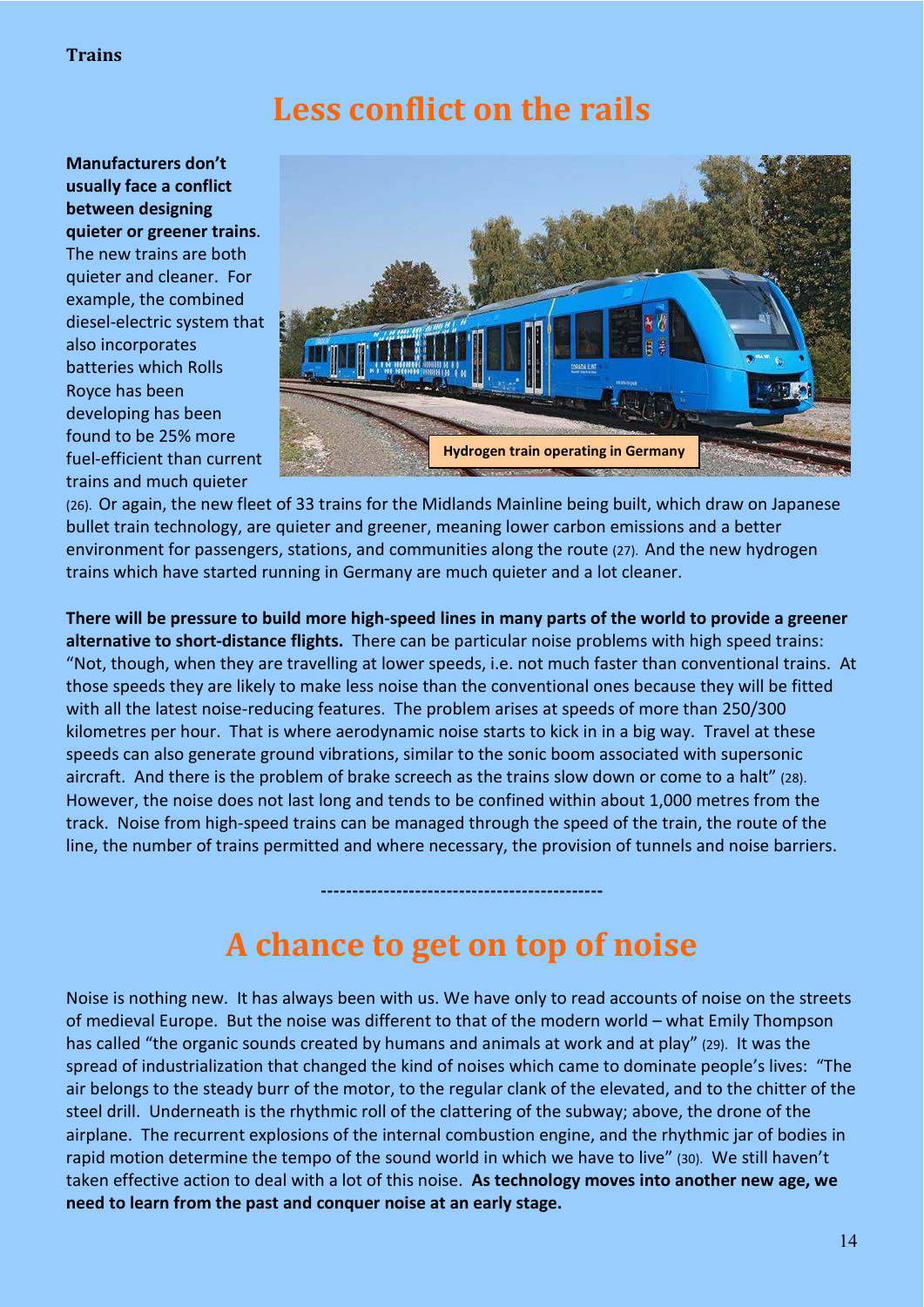#### **References:**

- (1). Why Noise Matters, Stewart et al, Earthscan 2011
- (2). http://www.euro.who.int/ data/assets/pdf file/0008/383921/noise-guidelines-eng.pdf?ua=1
- (3). National Noise Attitude Survey 2012 (NNAS2012), 2014, DEFRA

(4). Guski, R (1999) 'Personal and social variables as co-determinants of noise annoyance', *Noise and Health Journal*, vol 1, issue 3, UK

- (5). Burden of disease from Environmental Noise, World Health Organisation, 2011
- (6). http://www.ukna.org.uk/uploads/4/1/4/5/41458009/wind\_farm\_report.pdf
- (7). https://docs.wind-watch.org/Pedersen\_Response-to-wind-farm-noise-Netherlands.pdf
- (8). https://files.masscec.com/research/StudyAcousticEMFLevelsSolarPhotovoltaicProjects.pdf
- (9). https://www.huffpost.com/entry/opinion-nuclear-power-climate-
- change\_n\_5bbe08b0e4b01470d057b4c0
- (10). The God Species, Mark Lynas, 2011
- (11). Low carbon heat: heat pumps in London
- (12). Noise Bulletin, April 2019, has an excellent in-depth piece on wind pumps

(13). https://www.cleanairday.org.uk/Handlers/Download.ashx?IDMF=7eb71636-7d06-49cf-bb3e-76f105e2c631

(14). https://www.gov.uk/government/collections/final-uk-greenhouse-gas-emissions-nationalstatistics 

- (15). https://www.carbonfootprint.com/electric\_vehicles.html
- (16). https://www.carbonbrief.org/factcheck-how-electric-vehicles-help-to-tackle-climate-change
- (17). https://www.greencarfuture.com/hydrogen/hydrogen-cars-sound-

like#:~:text=In%20summary%2C%20hydrogen%20cars%20are,be%20higher%20than%20this%20anyway

- (18). Speed and Road Traffic Noise, Paige Mitchell, UK Noise Association, (2009)
- (19). The Danish Road Noise Strategy, Danish Environmental Protection Agency, (2003)
- (20). Road User Statistics Great Britain 2016, Department for Transport.
- (21). Financial Times (13/10/14)
- (22). den Boer and Schroten, 2007

(23).http://publicapps.caa.co.uk/docs/33/CAP1766EmergingAircraftTechnologiesandtheirpotentialnoise impact.pdf

- (24). Sustainable Aviation 2017 Progress Report: https://www.sustainableaviation.co.uk/goals/noise/
- (25). https://publicapps.caa.co.uk/docs/33/CAP%201165%20Managing%20Aviation%20Noise%202.pdf

(26). https://www.telegraph.co.uk/finance/newsbysector/industry/engineering/11595842/Greenerquieter-and-more-efficient-has-Rolls-Royce-created-the-train-of-the-future.html

- (27). https://www.business-live.co.uk/regional-development/new-fleet-33-east-midlands-18362960
- (28). Why Noise Matters, Stewart et al, Earthscan 2011
- (29). Thompson, E. (2004) *The Soundscape of Modernity*, MIT Press, Mass. USA
- (30). The Saturday Review of Literature, 1925, as quoted by Thompson